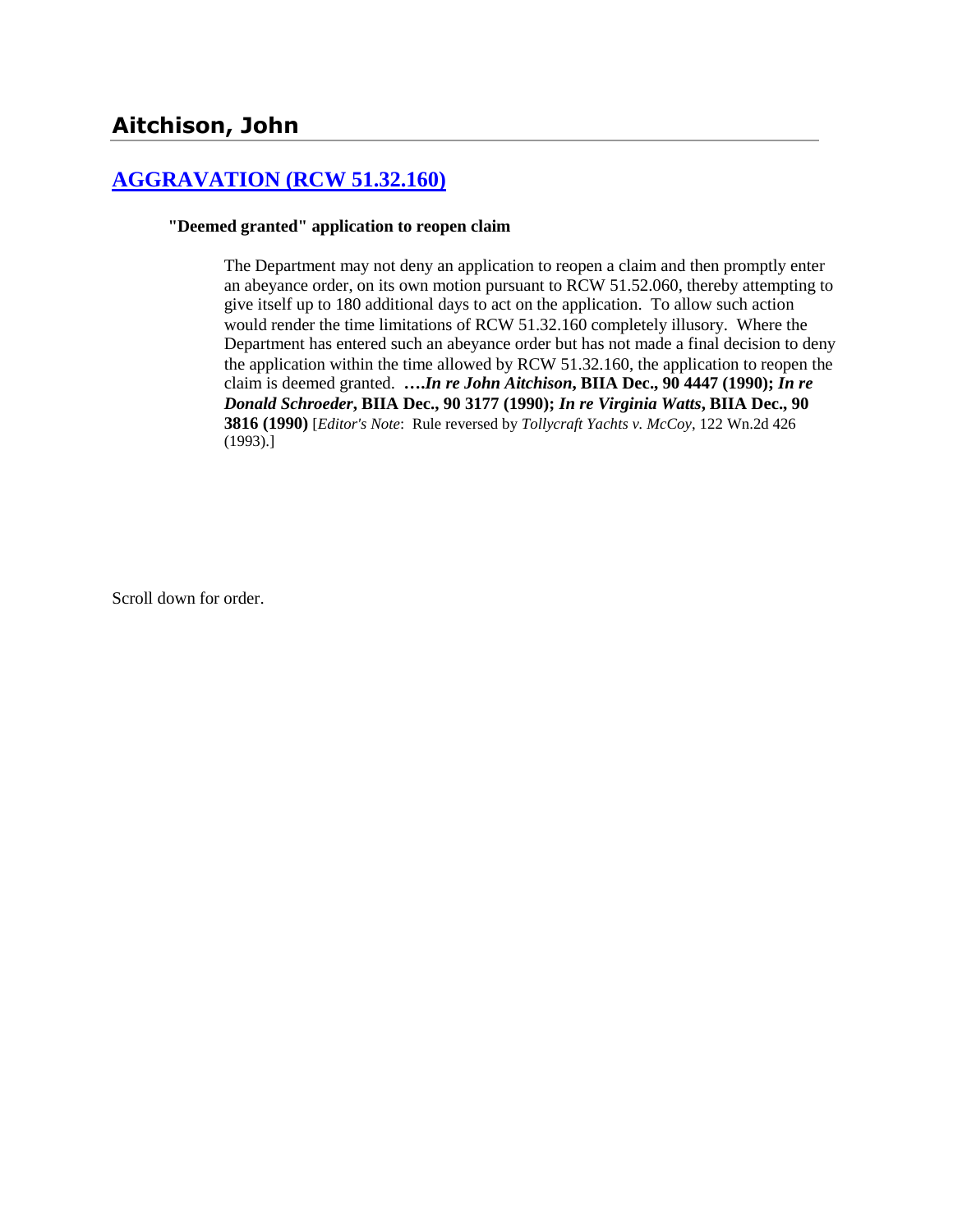### **BEFORE THE BOARD OF INDUSTRIAL INSURANCE APPEALS STATE OF WASHINGTON**

**)**

47

**IN RE: JOHN F. AITCHISON ) DOCKET NO. 90 4447**

### **CLAIM NO. H-652377 ) ORDER GRANTING RELIEF ON THE RECORD**

On October 2, 1990 we received a request from the Department of Labor and Industries to consider a request for reconsideration filed with the Department by the claimant on September 27, 1990 as an appeal of an order dated August 7, 1990. The order affirmed an order dated June 27, 1990 which denied an application to reopen the claim filed on February 9, 1990.

From a review of the Department record in this matter it does appear that an application to reopen the claim was filed on February 9, 1990. Thereafter, by an order dated April 24, 1990, the Department extended, to July 10, 1990, the time within which it could act on the application to reopen the claim. The reason stated for the extension of time was "We are in the process of scheduling your exam."

On June 27, 1990 the Department entered the aforementioned order denying the application to reopen the claim. The following day the Disability Adjudicator who had entered the order of June 27, 1990, entered another order holding the order of June 27, 1990 in abeyance pending further consideration and the entering of a further determinative order. This action was not taken in response to a protest by the claimant but on the Disability Adjudicator's own motion. She explained her actions in a letter to the claimant also dated June 28, 1990:

> We have denied the request to reopen your claim but placed the denial in abeyance until the Department receives a copy of your exam that will be done soon. Once the Department receives that exam, we will make a determination on the possible reopening of this claim. We hope this isn't too confusing. Thank you.

Thereafter, the Department received the aforementioned report of examination and entered the order of August 7, 1990 which is the subject of this appeal.

We assume for present purposes that the Department had "good cause" to enter the extension order of April 24, 1990. We note only in passing that the Department could only extend the time for acting on the application to reopen the claim an additional sixty (60) days beyond the initial ninety (90) days allowed by RCW 51.32.160. That would mean that it could only extend the decision period to July 9, 1990--not July 10, 1990. Our real concern is that the Department, in an attempt to use the abeyance provisions of RCW 51.52.060, is making a mockery of the time limitations imposed upon it by the Legislature for acting on applications to reopen claims.